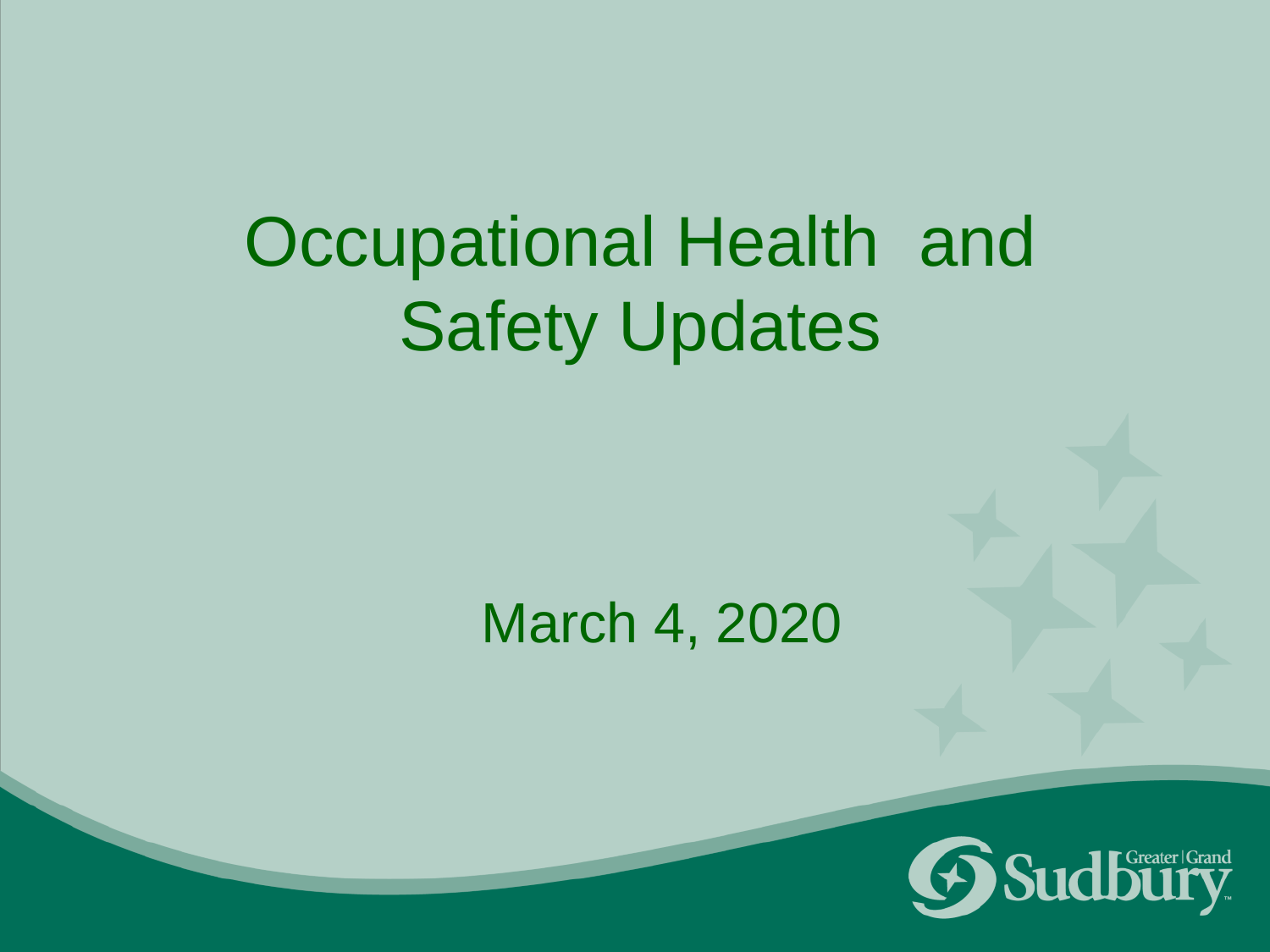#### Bill 177

**OHSA: Fines Before Bill 177: Employer - \$500,000 Individual - \$ 25,000 NOW Employer - \$1,500,000 Individual - \$ 100,000**

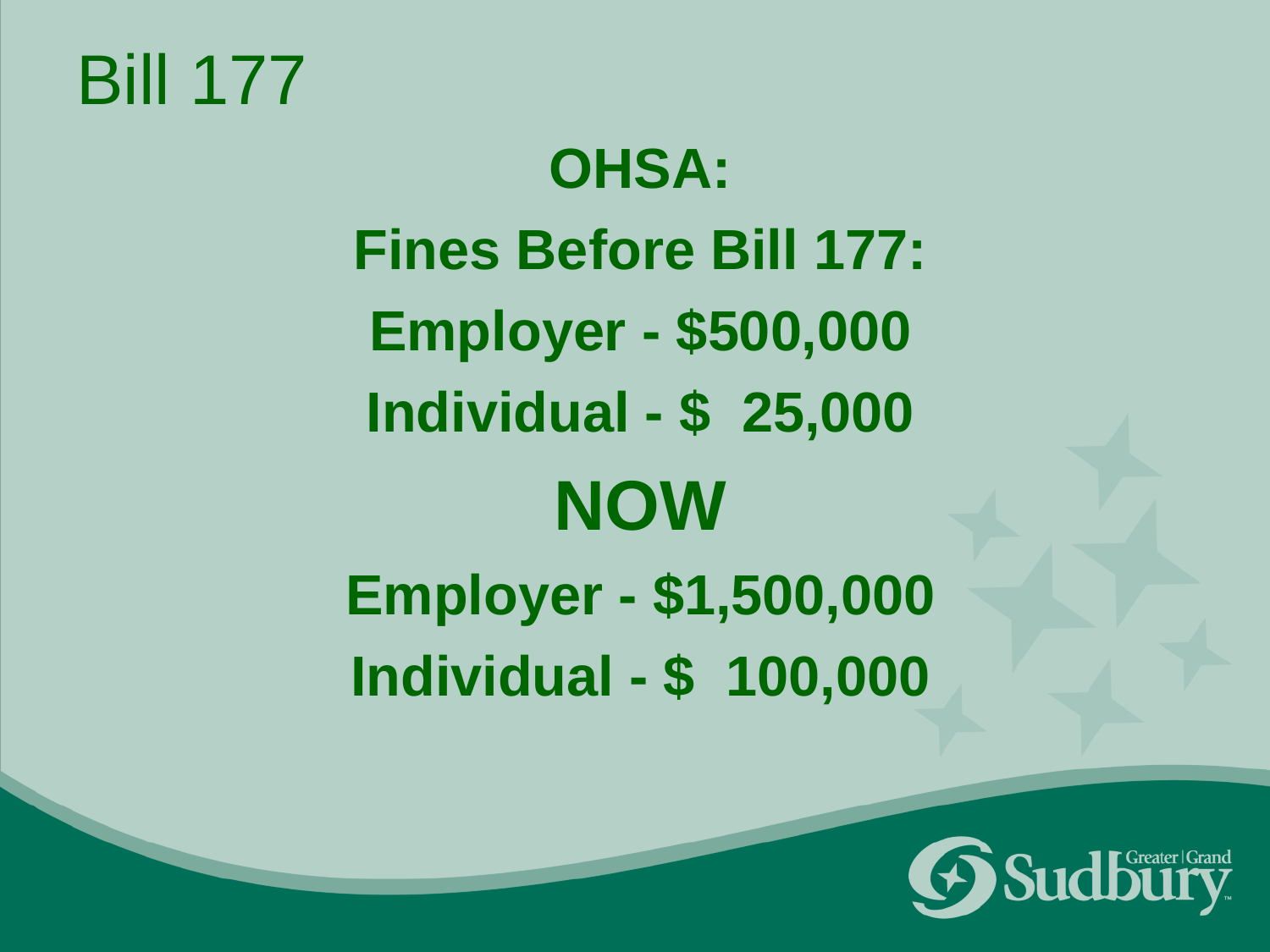

## **OHSA: Limitations Before Bill 177** 1 year from date of occurrence

#### **Limitations now:** 1 year from date MOL is made aware

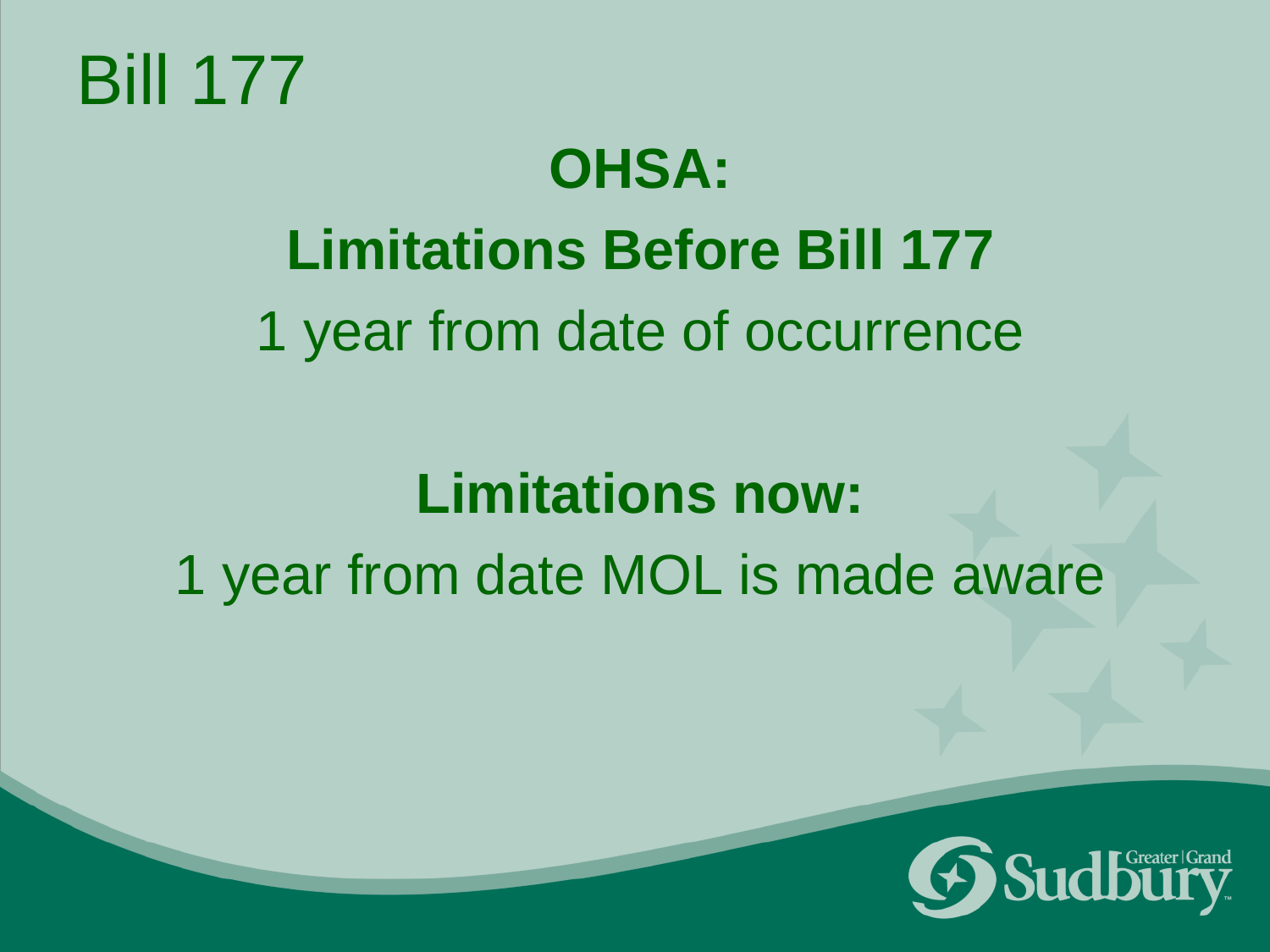### Roles and Responsibilities

- City delegates role of Constructor to **Contractor**
- Constructor is responsible for all aspects of health and safety on the project including CGS personnel
- Requirements for CGS staff to be provided by Constructor at pre-construction meetings

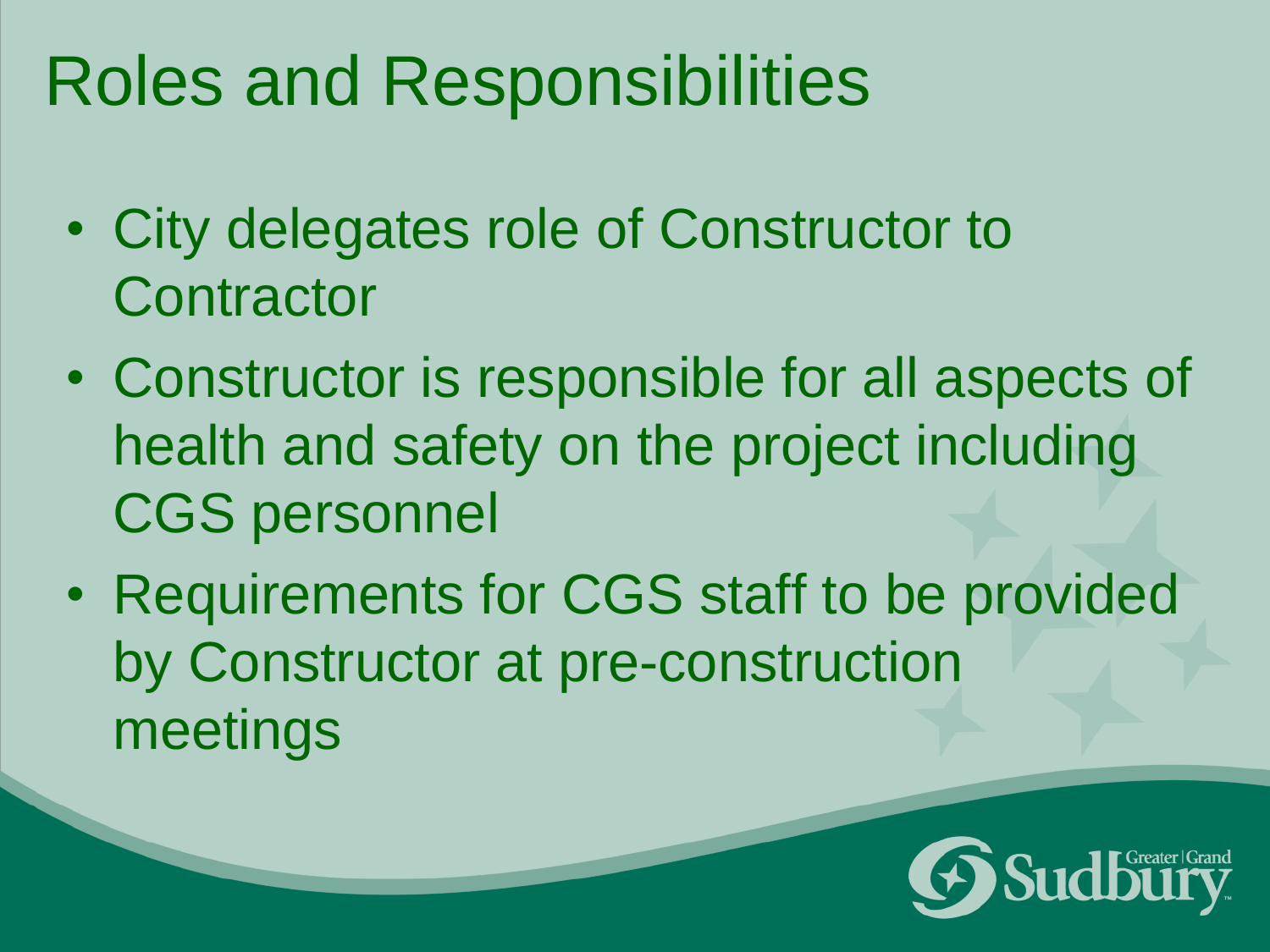# Hazard Reporting

- OHSA duty for Workers to report hazards
- CGS staff will report hazards to Constructor's Site Supervisor and document
- Constructor is responsible to rectify hazards and provide safe environment
- Where a hazard remains unresolved City to notify Ministry of Labour

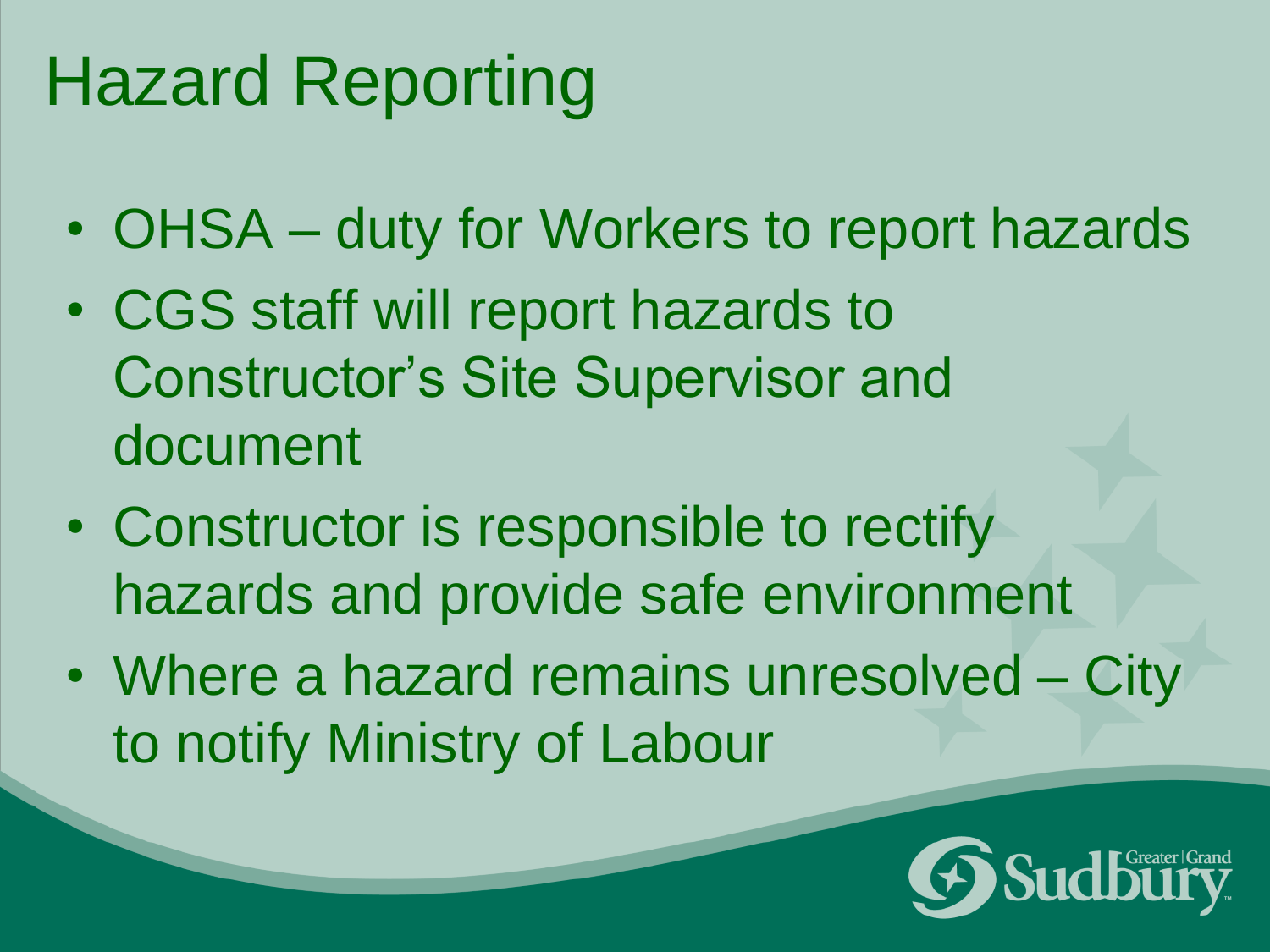# MOL Blitz Schedule

- Personal Protective Equipment (PPE):January 6 to March 13, 2020
- Machine Guarding: January 20 to March 31, 2020
- Emergency Preparedness: December 16, 2019 to March 27, 2020
- MSD's Ergonomic Initiative: April 1, 2018 to March 31, 2020

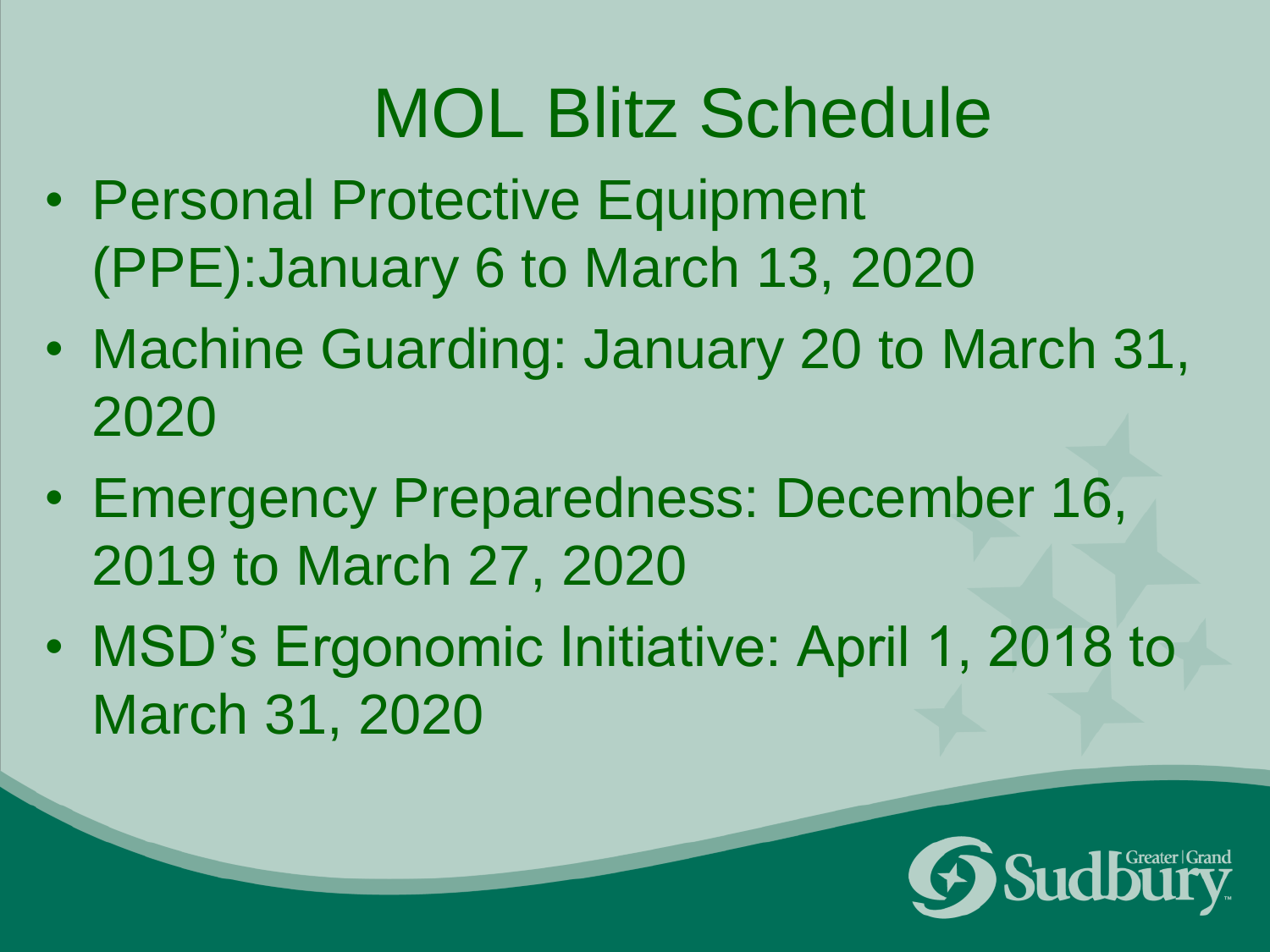## Workplace Violence

- City has comprehensive Workplace Violence, Harassment, Discrimination Program
- CGS Staff are encouraged to report all acts of violence, harassment, sexual harassment
- CGS will investigate and take actions accordingly

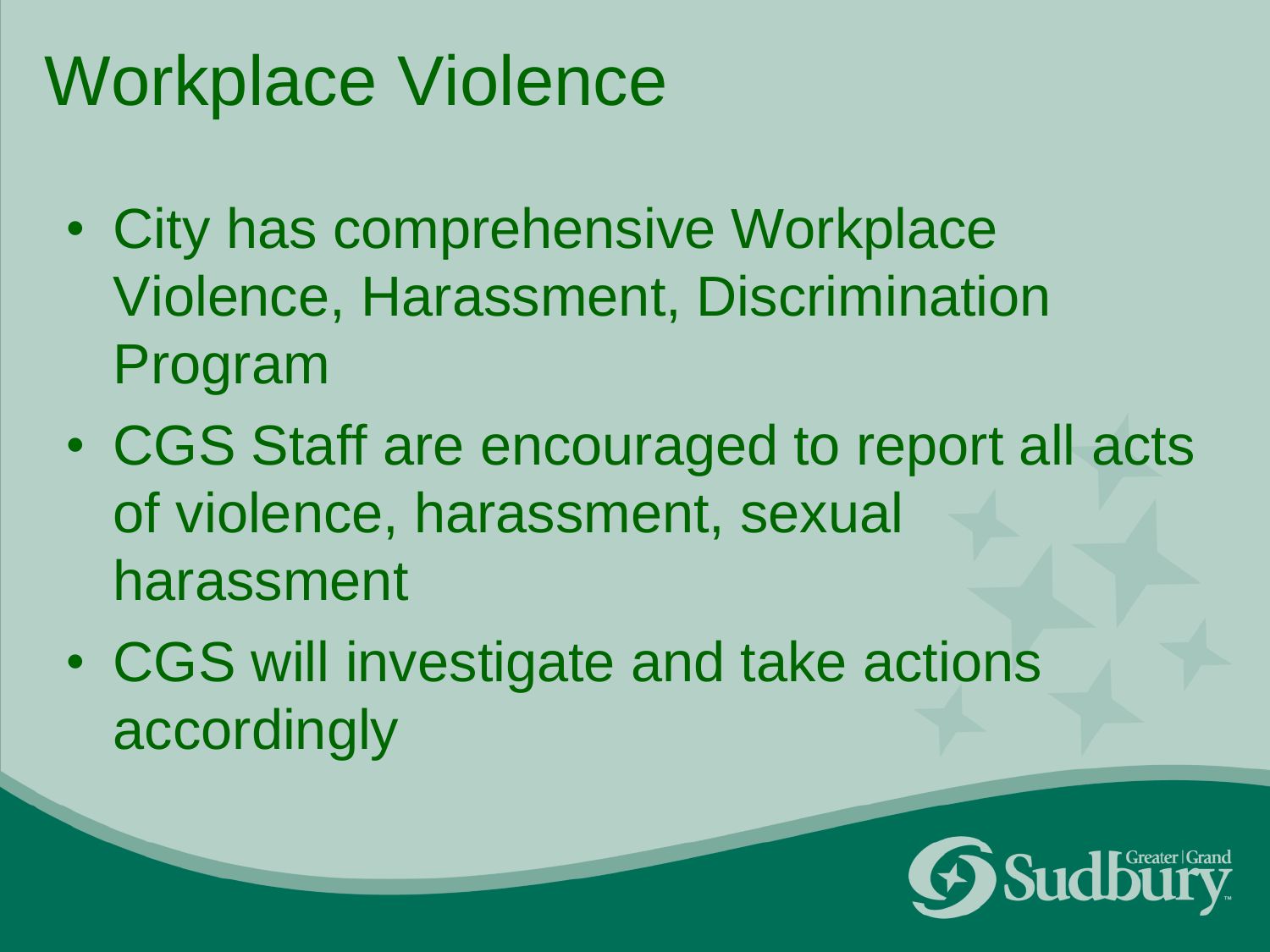# Substance Use and Fitness for **Duty**

- City has comprehensive Substance Use and Fitness for Duty Policy
- CGS Staff are encouraged to report instances of impairment on site
- CGS will investigate and take actions accordingly